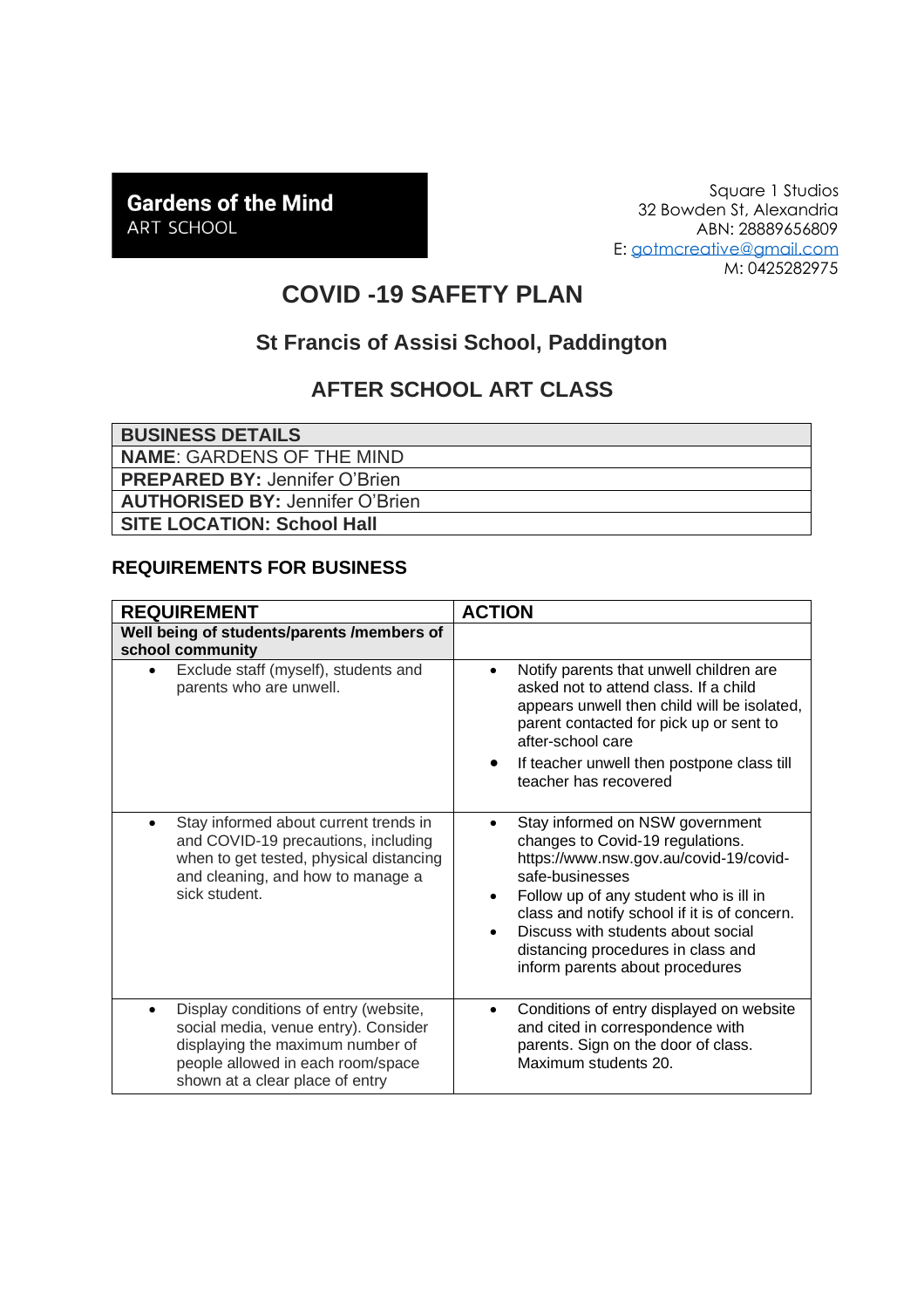| <b>REQUIREMENT</b>                                                                                                                                                                                                                                                     | <b>ACTION</b>                                                                                                                                                                                                                                        |
|------------------------------------------------------------------------------------------------------------------------------------------------------------------------------------------------------------------------------------------------------------------------|------------------------------------------------------------------------------------------------------------------------------------------------------------------------------------------------------------------------------------------------------|
| <b>Social Distancing</b>                                                                                                                                                                                                                                               |                                                                                                                                                                                                                                                      |
| Ensure capacity does not exceed one<br>person per 4 square metres                                                                                                                                                                                                      | In class, students will be spread throughout<br>$\bullet$<br>the hall, seating arranged so students not<br>in front of each other.                                                                                                                   |
| Ensure indoor group activities, such as<br>$\bullet$<br>yoga classes or group counselling<br>sessions, have no more than 20<br>participants, plus the instructor or<br>facilitator and any assistants, per<br>space and comply with one person per<br>4 square metres. | Class maximum size 20 students plus<br>teacher                                                                                                                                                                                                       |
| Ensure activities are non-contact as<br>$\bullet$<br>much as practical, including huddles or<br>other events that cause crowding in<br>the space. Accidental contact may<br>occur but no deliberate body contact<br>drills                                             | Students work individually and not together.<br>Opening session in lesson students are<br>spaced out and at least 1.5 metres from the<br>teacher. When students lining up need to<br>do at a distance of 1.5 metres                                  |
| Ensure any spectators comply with 1.5<br>$\bullet$<br>metres physical distance where<br>practical, such as through staggered<br>seating. People who live in the same<br>household are not required to<br>distance.                                                     | Parents and other members of the school<br>community are not allowed in the space,<br>unless they leave their details and follow<br>covid-safe policies in case of an<br>emergency.                                                                  |
| Move or block access to equipment or<br>$\bullet$<br>seating to support 1.5 metres of<br>physical distance between people.                                                                                                                                             | Art materials are set up on a table. In front<br>$\bullet$<br>of the table is a yellow shape on the floor<br>indicating where students should stand<br>when waiting behind another student.<br>Students must collect art materials one at a<br>time. |
| Have strategies in place to manage<br>$\bullet$<br>gatherings that may occur immediately<br>outside the premises, such as with<br>drop off and pick up zones or<br>staggered class start times                                                                         | Ask parents not to gather outside the door<br>$\bullet$<br>when collecting students after class, and<br>request they practise social distancing<br>procedures.                                                                                       |
| Reduce crowding wherever possible<br>$\bullet$<br>and promote physical distancing with<br>markers on the floor, including where<br>people are asked to queue.                                                                                                          | Use of markers on the floor to indicate<br>where students stand when collecting<br>materials and listening to the teacher                                                                                                                            |
| Ensure any communal areas where<br>$\bullet$<br>people gather, such as BBQ or kitchen<br>facilities, maintain capacity limits of<br>one person per 4 square metres and<br>appropriate physical distancing.                                                             | Snacks given to students are pre-packaged<br>$\bullet$<br>and brought to the class. Students are<br>instructed not to share food. Treats are<br>given to students using tongs. Teacher<br>wears gloves.                                              |
| Assess the safe capacity of communal<br>facilities such as showers, change<br>rooms and lockers. Communicate this<br>at their entrance and have strategies in<br>place to reduce crowding and promote<br>physical distancing.                                          | Remind students that they must social<br>distance when walking to the toilet, wash<br>hands for 20secs and not hang around the<br>playground                                                                                                         |
| Use telephone or video for essential<br>$\bullet$<br>staff meetings where practical.                                                                                                                                                                                   | Contact school staff with any issues<br>regarding class via phone.                                                                                                                                                                                   |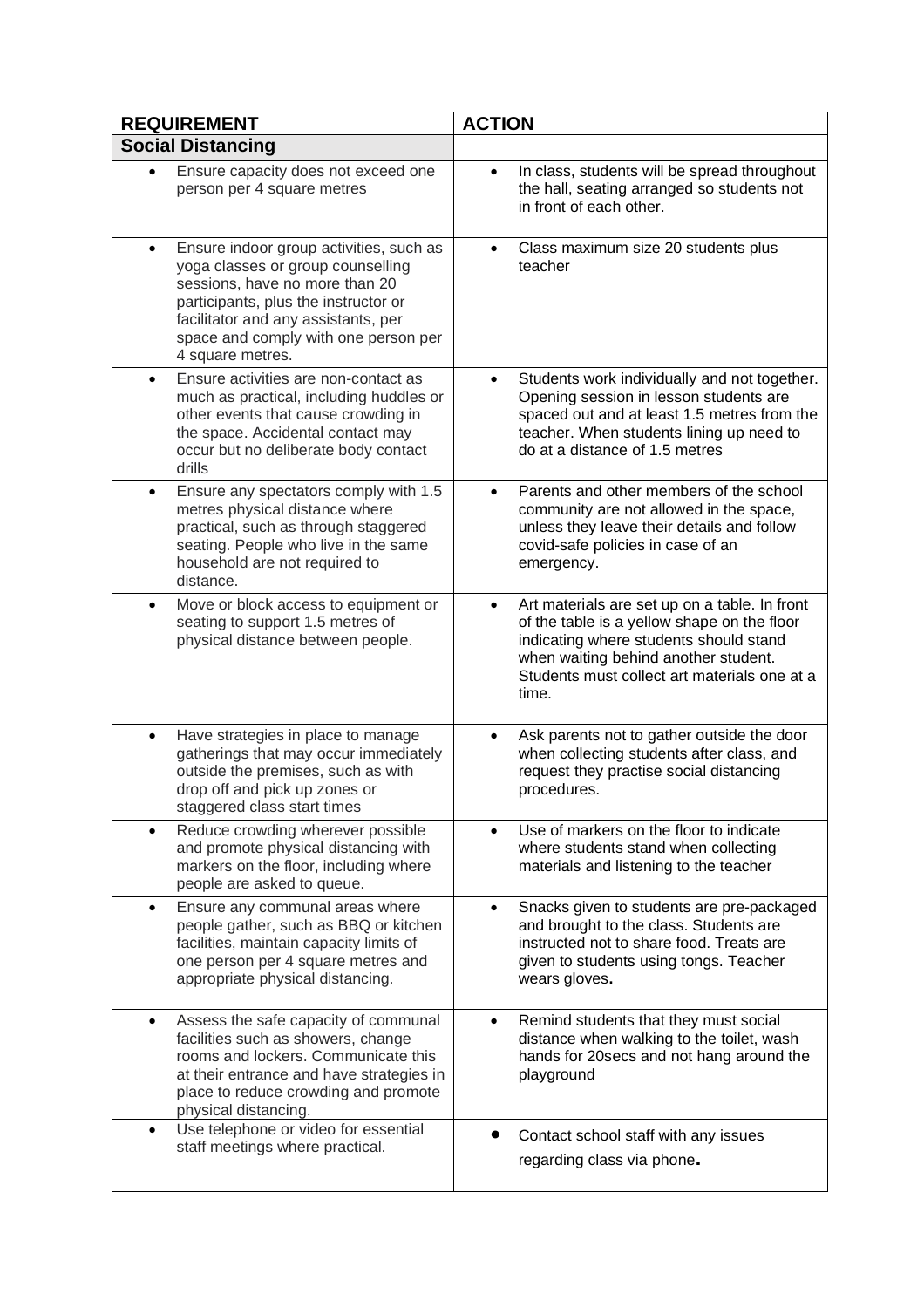| <b>REQUIREMENT</b>                                                                                                                                                                                                                                                        | <b>ACTION</b>                                                                                                                                                                                                                                         |
|---------------------------------------------------------------------------------------------------------------------------------------------------------------------------------------------------------------------------------------------------------------------------|-------------------------------------------------------------------------------------------------------------------------------------------------------------------------------------------------------------------------------------------------------|
| <b>Hygiene and cleaning</b>                                                                                                                                                                                                                                               |                                                                                                                                                                                                                                                       |
| Adopt good hand hygiene practices                                                                                                                                                                                                                                         | Remind students of how to practise good<br>$\bullet$<br>hygiene practises. Students instructed to<br>wash hands before class. Teacher wears<br>gloves at all times. Students sanitise hands<br>after class                                            |
| Ensure hand sanitiser is accessible at the<br>venue entry and throughout the facility or<br>ground.                                                                                                                                                                       | Sanitiser and towel on each table in the<br>$\bullet$<br>classroom. Students sanitise hands after<br>eating and at the end of class. Students<br>pick up sanitiser with a paper towel.                                                                |
| Ensure bathrooms are well stocked with hand<br>soap and paper towels                                                                                                                                                                                                      | Check toilets before class and notify<br>$\bullet$<br>administration if not stocked with soap and<br>towels                                                                                                                                           |
| Provide visual aids above hand wash basins<br>to support effective hand washing.                                                                                                                                                                                          | Put up poster as visual aid for handwashing<br>$\bullet$<br>and distancing on wall in the hall                                                                                                                                                        |
| Encourage participants to bring their own<br>water bottle, snacks, towels, exercise mats<br>etc. and encourage eating outside if practical.                                                                                                                               | Parents notified that students need to bring<br>$\bullet$<br>own water and students eat whilst spread<br>out in hall with own container of snacks                                                                                                     |
| No self-serve buffet style, or service staff<br>carrying trays. If food is provided or share-<br>style, one person should be allocated to serve<br>food and practise hand hygiene before and<br>after service                                                             | Before food prep, teacher washes hands.<br>$\bullet$<br>Wears gloves whilst preparing snacks,<br>stores containers in a plastic bag. Places<br>them on table and students eat from their<br>container. All containers placed back into<br>plastic bag |
| Clean cutlery and tableware with detergent<br>and hot water, or with a commercial grade<br>dishwasher if available.                                                                                                                                                       | Each student receives a pencil case with<br>$\bullet$<br>pencil, pen, rubber, glue, scissors. All other<br>art materials are cleaned after class                                                                                                      |
| Clean frequently used indoor hard surface<br>areas, including children's play areas, at least<br>daily; wash with detergent and water, and<br>then disinfect. Clean frequently touched areas<br>and surfaces, including in communal facilities,<br>several times per day. | Tables, chairs and benches are cleaned<br>$\bullet$<br>before and after class. Also, door handles<br>and switches.                                                                                                                                    |
| Clean areas used for high intensity cardio<br>classes with detergent and disinfectant after<br>each use.                                                                                                                                                                  | Hall is vacuumed by cleaners                                                                                                                                                                                                                          |
| Reduce sharing of equipment where practical<br>and ensure these are cleaned with detergent<br>and disinfectant between use.                                                                                                                                               | All art materials such as brushes, paint<br>$\bullet$<br>boxes, water containers are cleaned with<br>warm water and detergent after each class                                                                                                        |
| Ensure there is accessible<br>detergent/disinfectant and gloves for visitors<br>to use, should they wish                                                                                                                                                                  | Gloves are provided in the room.<br>$\bullet$<br>Teacher always wears gloves<br>$\bullet$                                                                                                                                                             |
| Disinfectant solutions need to be maintained<br>at an appropriate strength and used in<br>accordance with the manufacturers'<br>instructions.                                                                                                                             | Disinfectant that is strong, but will not affect<br>$\bullet$<br>students' health will be used                                                                                                                                                        |
| People involved in cleaning or reorganising<br>furniture should wear gloves when cleaning<br>and wash hands thoroughly before and after<br>with soap and water.<br>Encourage contactless payment options.                                                                 | When cleaning and reorganising furniture<br>$\bullet$<br>the teacher will always wear gloves and<br>wash hands thoroughly before and after with<br>soap and water.<br>All fee payments are made online<br>$\bullet$                                   |